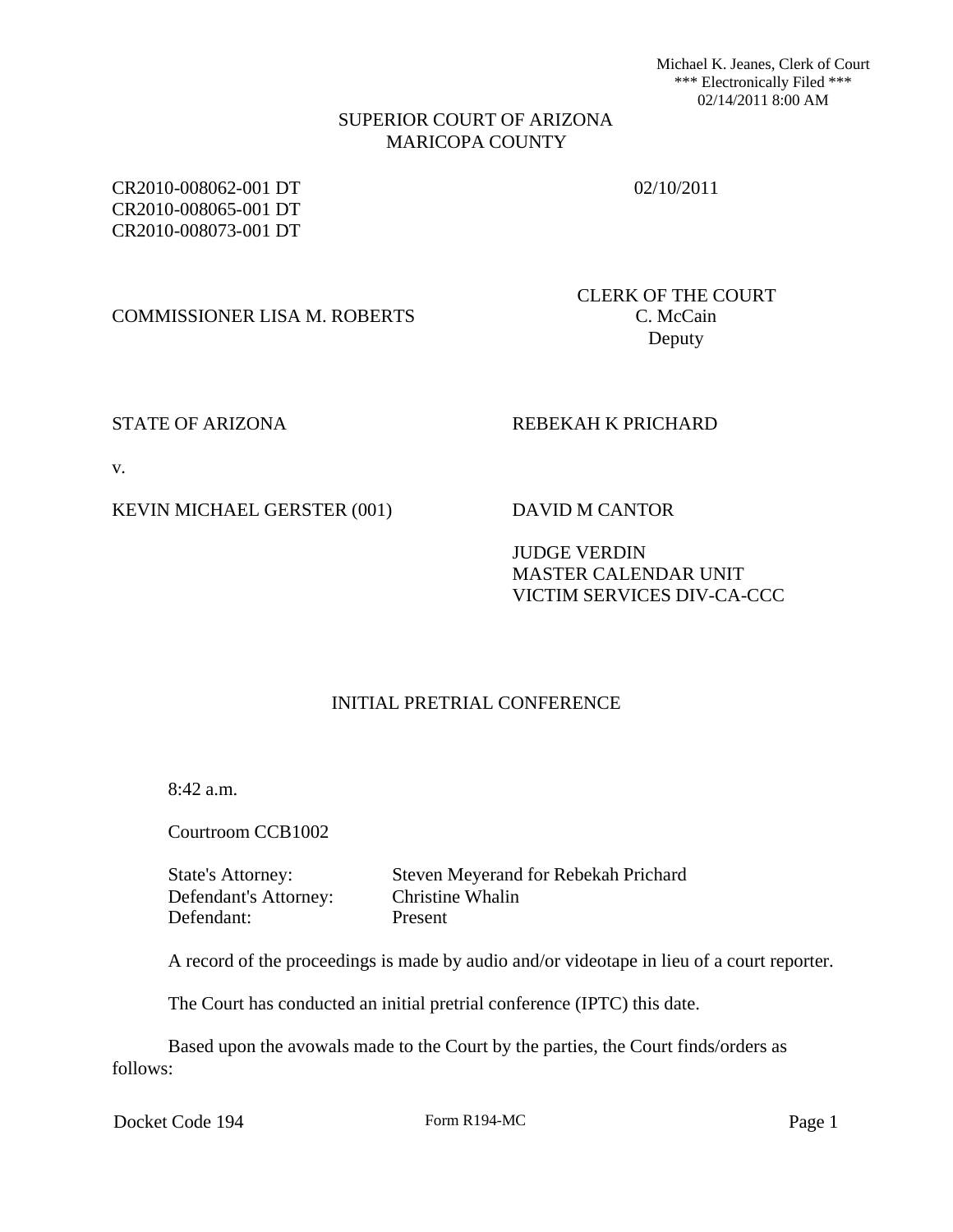02/10/2011

# CR2010-008062-001 DT CR2010-008065-001 DT CR2010-008073-001 DT

The Court finds that the State did comply with Rule 15.1(a) as previously ordered by the Court.

The State has complied with all discovery.

The Defense has complied with all discovery under Rule 15.2(b).

IT IS FURTHER ORDERED that the State and the Defendant shall comply with Rule 15.1(e) and Rule 15.2(e) within 25 days of the IPTC.

Any request to extend the deadline set this date must be done pursuant to Rule 15.6(d). Failure to request an extension may result in the preclusion of the evidence.

IT IS ORDERED directing counsel to set up and participate in a settlement conference prior to the plea cut off date or the comprehensive pretrial conference, whichever is the earliest date.

IT IS FURTHER ORDERED that pursuant to Rule 17.4(a) that counsel with authority to settle the case shall participate in a good faith discussion with the settlement court regarding a non-jury or no-trial resolution which conforms to the interests of justice.

IT IS FURTHER ORDERED that counsel for Defendant shall conduct a conflicts check for all witnesses listed by the State, and if necessary counsel for Defendant shall file a Motion to Withdraw.

IT IS ORDERED setting a Comprehensive Pretrial Conference for 03/11/2011 at 8:15 a.m. before this division.

# COMPREHENSIVE PRETRIAL CONFERENCE:

IT IS ORDERED that the attorneys for both the State and Defense be prepared to provide the court with the following information at the Comprehensive Pretrial Conference (CPTC):

A. The status of plea negotiations. This includes whether or not the State has tendered an offer; if so, when it expires; the results of the settlement conference; and whether or not a Donald advisement is required.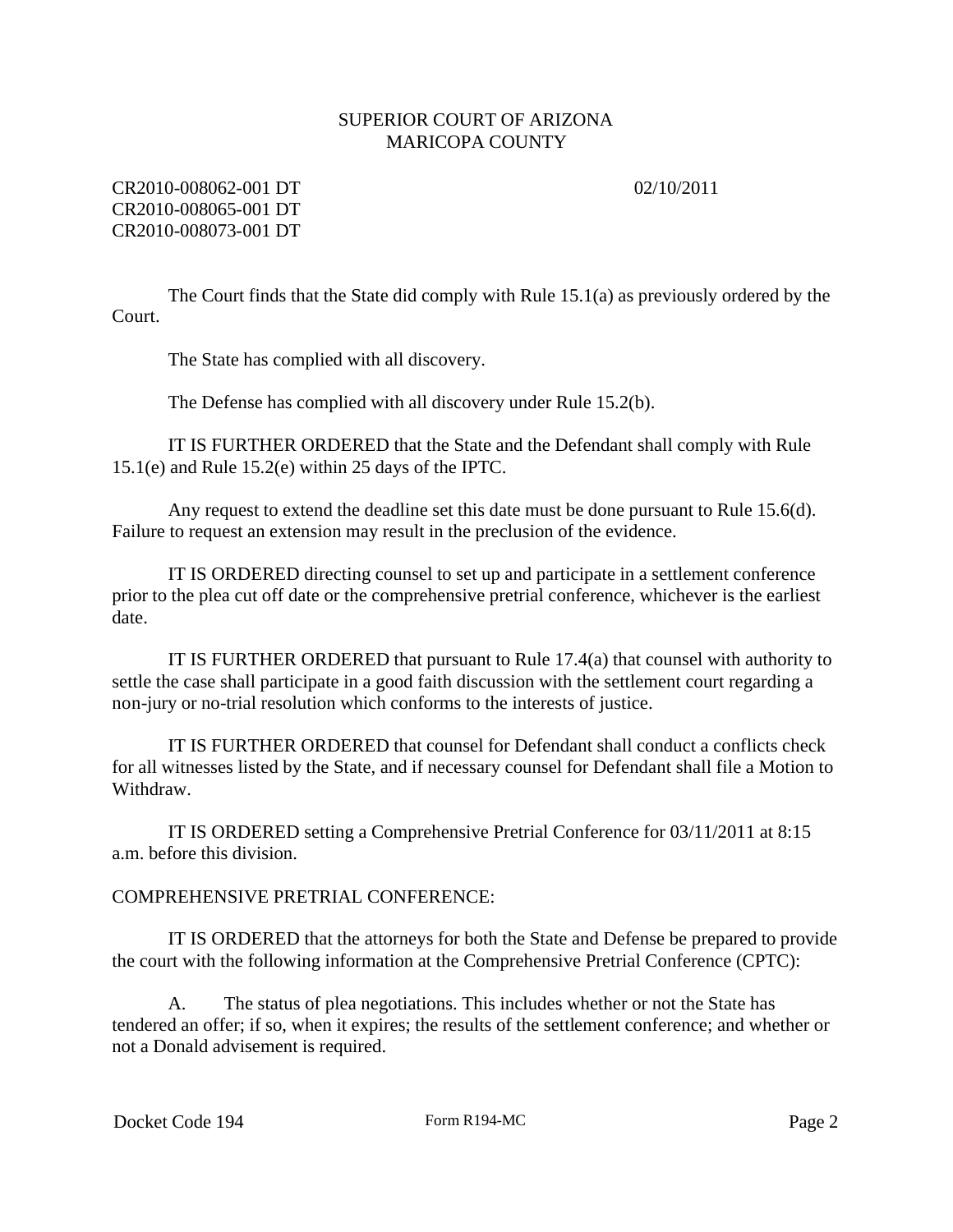02/10/2011

# CR2010-008062-001 DT CR2010-008065-001 DT CR2010-008073-001 DT

B. The status of disclosure by both the State and Defense. This includes what discovery has been disclosed and what discovery still needs to be disclosed. If any discovery is left undisclosed, it is required that all parties comply with Rule 15.6 and provide appropriate affidavits.

C. The number of days required for trial.

D. The number of witnesses to be used at trial, including any out of town witnesses. And the number of expert witnesses to be used at trial.

E. The status of interviews. This includes how many interviews have been conducted and how many are left to complete. This includes whether or not any depositions are going to be required. If depositions are required, it is ordered that the party file a motion requesting same no later than two days before the CPTC date.

F. Whether or not an interpreter is going to be required for either a witness or the defendant or both.

G. The number of jurors required for trial along with the recommended number of alternates.

H. Whether or not the State is requesting an aggravating factors trial to the jury.

I. Any special jury instructions.

J. Whether or not either party is requesting a lesser-included offense.

K. Whether or not there are any anticipated substantive motions to be filed by either party.

L. Whether or not there are any motions in limine anticipated.

#### MOTIONS IN LIMINE:

Any motions in limine shall be filed thirty (30) days before Final Trial Management Conference (FTMC) and such motions must meet the test of State v. Superior Court, 108 Ariz. 396, 397, 499 P.2d 152 (1972): "The primary purpose of a motion in limine is to avoid disclosing to the jury prejudicial matters which may compel a mistrial." See also, Ariz. Rules of

Docket Code 194 Form R194-MC Page 3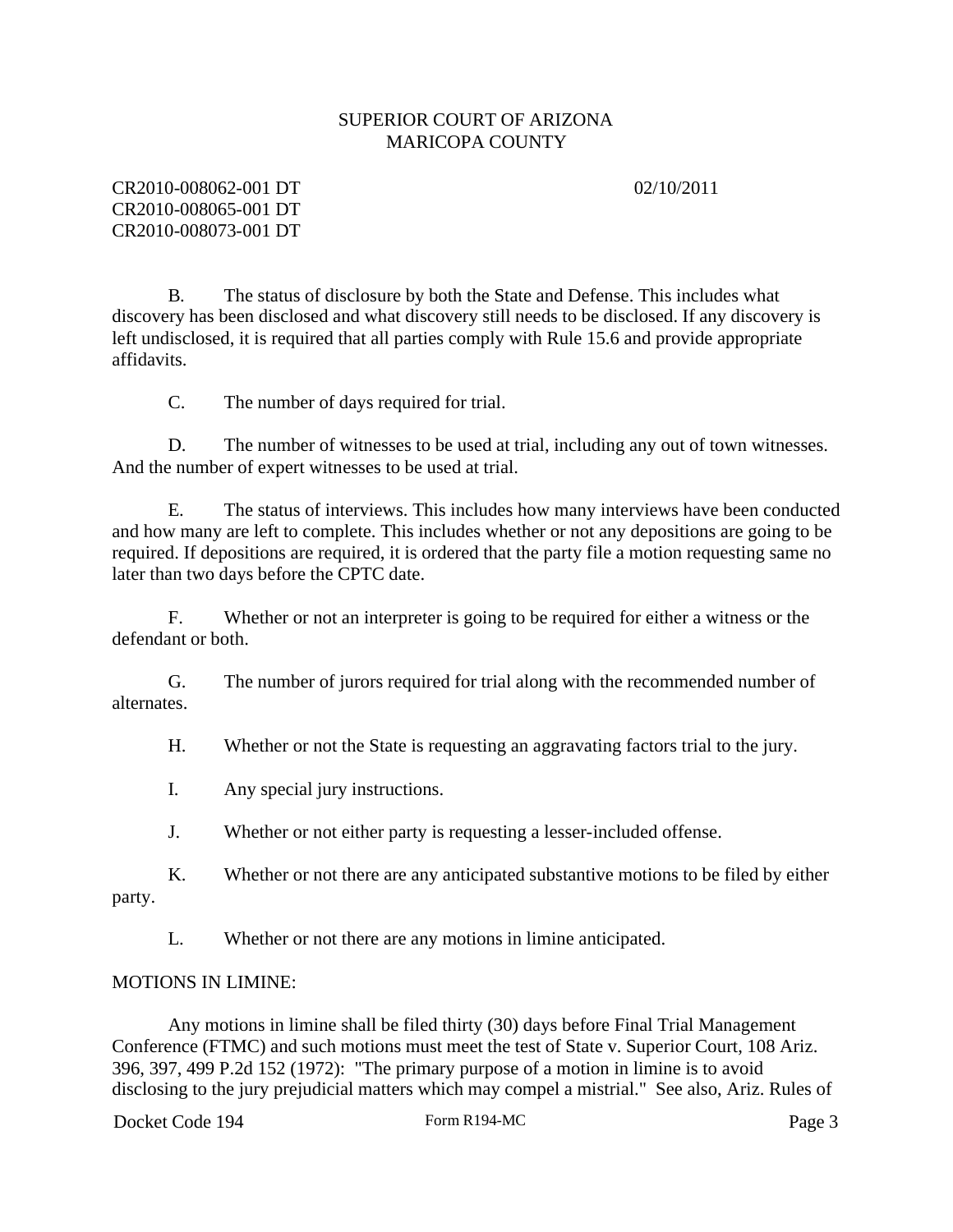02/10/2011

CR2010-008062-001 DT CR2010-008065-001 DT CR2010-008073-001 DT

Evidence, Rule  $103(c)$ . A written response to a motion in limine may be filed no later than ten (10) days thereafter. The Court will rule on the motions in limine without oral argument. If the Court wishes to hear argument, the argument will be heard at the morning of FTMC.

#### PRETRIAL MOTIONS:

All pretrial motions must be filed in writing twenty (20) days before the FTMC. All motions must comply with Rule 35.1 including setting forth a sufficient factual basis for the motion. Failure to file a sufficient motion may result in the motion being denied without evidentiary hearing. See: Rule 16.1[c] Rule 16.2[b]; State v. Anaya 170 Ariz. 436, 443 (1992); State v. Wilson 164 Ariz. 406, 407 (1990) and State v. Alvarado 121 Ariz. 485 (1979).

For master calendar cases, a copy of all pretrial motions shall be submitted to this division for proper routing. For all other cases, a copy of all pretrial motions shall be submitted to the assigned trial judge.

IT IS ORDERED setting the Final Trial Management Conference (FTMC) for 05/18/2011 at 8:45 a.m. before Judge Verdin.

IT IS ORDERED setting the Firm Trial Date for 05/25/2011 at 8:00 a.m. before the Master Calendar Assignment Judge located in Courtroom 703 in the Central Court Building.

Last Day: 06/21/2011 (0 DAYS EXCLUDED)

A DEFENDANT'S FAILURE TO APPEAR AT THE COMPREHENSIVE PRETRIAL CONFERENCE, THE FINAL TRIAL MANAGEMENT CONFERENCE OR THE TRIAL MAY RESULT IN A BENCH WARRANT BEING ISSUED FOR HIS OR HER ARREST AND THE CPTC AND TRIAL BEING CONDUCTED IN THE DEFENDANT'S ABSENCE.

THE TRIAL DATE SHALL NOT BE CONTINUED UNLESS A WRITTEN MOTION TO CONTINUE IS FILED WITH THE MASTER CALENDAR ASSIGNMENT JUDGE AT LEAST 5 DAYS BEFORE THE TRIAL. A CONTINUANCE WILL NOT BE GRANTED UNLESS THE MOTION SHOWS THAT EXTRAORDINARY CIRCUMSTANCES EXIST. (Rule 8.5, Rules of Criminal Procedure and guidelines thereto.)

Defendants seeking reconsideration rulings of the Court on a Motion to Modify Release conditions or a Motion for Rule 11, said motion shall be done by a Motion for Reconsideration. All Motions for Reconsideration, however denominated, shall be submitted without oral

Docket Code 194 Form R194-MC Page 4